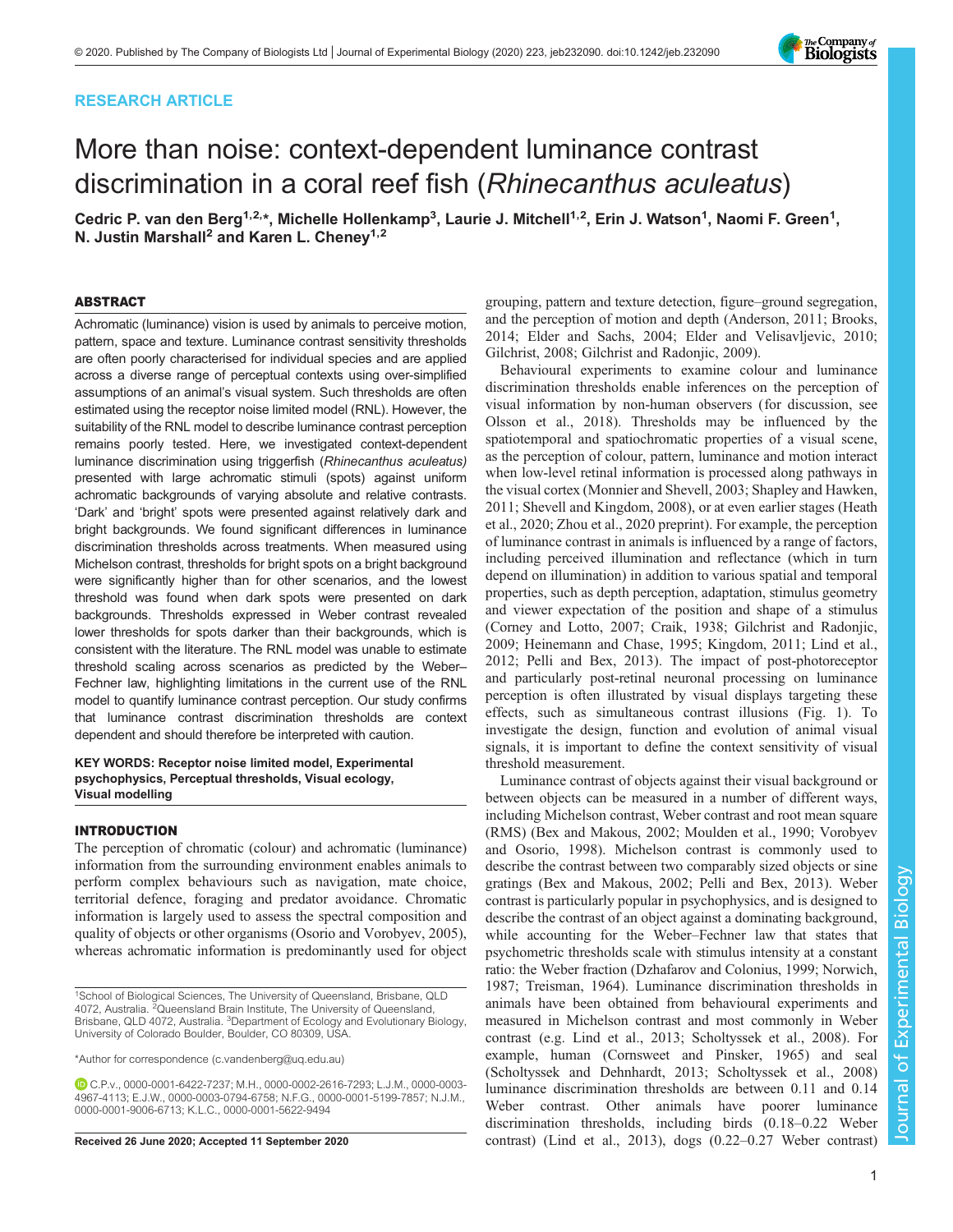<span id="page-1-0"></span>

Fig. 1. The simultaneous contrast effect. Despite having identical luminance, the left-most internal square appears darker than the right one as a result of the background contrast against which each square is viewed.

[\(Pretterer et al., 2004\)](#page-9-0), manatees 0.35 Weber contrast ([Griebel and](#page-8-0) [Schmid, 1997](#page-8-0)) and horses (0.42–0.45 Weber contrast) ([Geisbauer](#page-8-0) [et al., 2004\)](#page-8-0).

Behavioural experiments measuring discrimination thresholds are often time consuming and unfeasible, especially when studying nonmodel organisms. Furthermore, focal species may not be suitable for behavioural testing because of ethical, legal or logistical restrictions. Therefore, in studies on visual ecology, the receptor noise limited (RNL) model [\(Vorobyev and Osorio, 1998](#page-9-0)) has been adopted as a means of estimating whether both colour and luminance contrast within and between animal colour patterns, or between animals and their backgrounds, are perceivable to a species. The model was initially designed for colour contrast modelling; however, the achromatic interpretation of the RNL model ([Siddiqi et al., 2004\)](#page-9-0) has been used in a large number of studies to quantify the perception of luminance contrast by non-human observers (e.g. [Cheney and](#page-8-0) [Marshall, 2009](#page-8-0); [Marshall et al., 2016;](#page-8-0) [Spottiswoode and Stevens,](#page-9-0) [2010; Stoddard and Stevens, 2010](#page-9-0); [Troscianko and Stevens, 2015](#page-9-0)). In contrast to using Weber contrast or Michelson contrast, the RNL model allows the prediction of contrast discriminability without the need for behavioural experimentation, but instead can even be applied using conservatively chosen estimates of vision parameters [\(Olsson](#page-9-0) [et al., 2018\)](#page-9-0).

The RNL model assumes that signal discrimination under 'ideal viewing conditions' is limited by noise originating in the receptors and subsequent opponent processing [\(Vorobyev and Osorio, 1998](#page-9-0); [Vorobyev et al., 2001](#page-9-0)). It was designed to estimate when a signal receiver could discriminate between two colours that were spectrally similar, adjacent, and of fixed size and luminance. The point at which the contrast between two stimuli surpasses a behaviourally determined threshold (e.g. 75% correct choices in a pairwise choice paradigm) is then expressed as a 'just noticeable difference' (JND) corresponding to a Euclidean distance  $(\Delta S)$  in an *n*-dimensional space, where  $n$  is the number of colour or luminance processing channels [\(Hempel de Ibarra et al., 2001\)](#page-8-0). The model predicts a JND is equal to  $1\Delta S$  if all model assumptions (ideal viewing conditions) are met [\(Vorobyev and Osorio, 1998](#page-9-0); [Vorobyev et al., 2001\)](#page-9-0).

However, in many animals, the neuronal pathways leading to the perception of luminance contrast vary significantly from those involved in the perception of colour contrast. In humans, for example, the magnocellular and parvocellular pathways segregate colour and luminance tasks ([Zeki, 1993](#page-9-0)), which can interact (to varying degrees) during subsequent neuronal processing (e.g. [Bruce et al., 2010](#page-8-0);

[Gegenfurtner and Kiper, 1992;](#page-8-0) [Shapley and Hawken, 2011](#page-9-0); [Simmons and Kingdom, 2002](#page-9-0); [Webster and Wilson, 2000\)](#page-9-0). The pronounced context-dependent sensitivity of luminance contrast perception is partly due to the fact that achromatic vision in vertebrates lacks a process as efficient as colour constancy ([Kelber](#page-8-0) [et al., 2003](#page-8-0); [Land, 1986;](#page-8-0) [Osorio and Vorobyev, 2008; Wallach,](#page-9-0) [1948\)](#page-9-0), which enables the perceived colour of objects to remain relatively constant under varying illumination conditions (but see [Lotto and Purves, 2000;](#page-8-0) [Simpson et al., 2016](#page-9-0)). However, despite assuming receptor noise levels to be the limiting factor shaping both chromatic and achromatic contrast perception, behavioural validations of perceptual distances calculated using the RNL model are required in various visual contexts (as suggested by [Olsson et al.,](#page-9-0) [2018;](#page-9-0) but see [Skorupski and Chittka, 2011; Vasas et al., 2018\)](#page-9-0). [Olsson et al. \(2018\)](#page-9-0) have further suggested a conservative threshold of up to 1JND=3ΔS for colour discrimination, as both parameter choice and behavioural threshold validation are often difficult. The use of such conservative chromatic discrimination thresholds in perceptually complex contexts has recently been supported by empirical work [\(Escobar-Camacho et al., 2019](#page-8-0); [Sibeaux et al., 2019\)](#page-9-0). However, no empirical evidence exists for choosing conservative luminance (achromatic) contrast thresholds using the RNL model.

In this study, we performed behavioural experiments with triggerfish, Rhinecanthus aculeatus, to determine luminance discrimination thresholds in a foraging task using large stimuli under well-illuminated ( photopic) conditions. This experiment is considered to be a foraging task because the animals needed to locate a visual stimulus to receive a food reward. A non-foraging task would be, for example, a mate choice paradigm without a food reward. We refer to the task of discriminating a stimulus from its background as a detection task, as this reflects a common use of the achromatic RNL model in visual ecology, most prominently when quantifying the efficiency of animal camouflage (e.g. [Troscianko](#page-9-0) [et al., 2016](#page-9-0)). The ability to detect the presence of a potential prey item is the pre-requisite for more complex cognitive processes and decision making by a predator ([Endler, 1991](#page-8-0)) and as such more likely to reflect low-level retinal and post-retinal properties of visual contrast processing, such as the ones the RNL model has been developed to reflect.

Fish were trained to first locate a target spot that was randomly placed on an achromatic background from which the spot differed in terms of luminance, and then peck it to receive a food reward. Luminance discrimination thresholds were measured for both increasing and decreasing luminance, on both a relatively bright and a dark background. We report thresholds in terms of Michelson contrast and Weber contrast. To determine whether the RNL model is capable of predicting achromatic discrimination thresholds across different viewing contexts, we then translated these thresholds into achromatic ΔS using the log-transformed RNL model, as per [Siddiqi](#page-9-0) [et al. \(2004\)](#page-9-0). To our knowledge, this is the first time that achromatic discrimination thresholds have been quantified in a marine vertebrate, using a 'detection' task (as opposed to a pairwise choice paradigm as in [Siebeck et al., 2014\),](#page-9-0) and using animals that have been trained to detect both randomly placed brighter and darker stimuli simultaneously.

## MATERIALS AND METHODS Study species

We used adult triggerfish Rhinecanthus aculeatus (Linnaeus 1758)  $(n=15)$  of unknown sex, which ranged in size from 6 to 16 cm standard length (SL). This species inhabits shallow tropical reefs and temperate habitats throughout the Indo-Pacific and feeds on algae,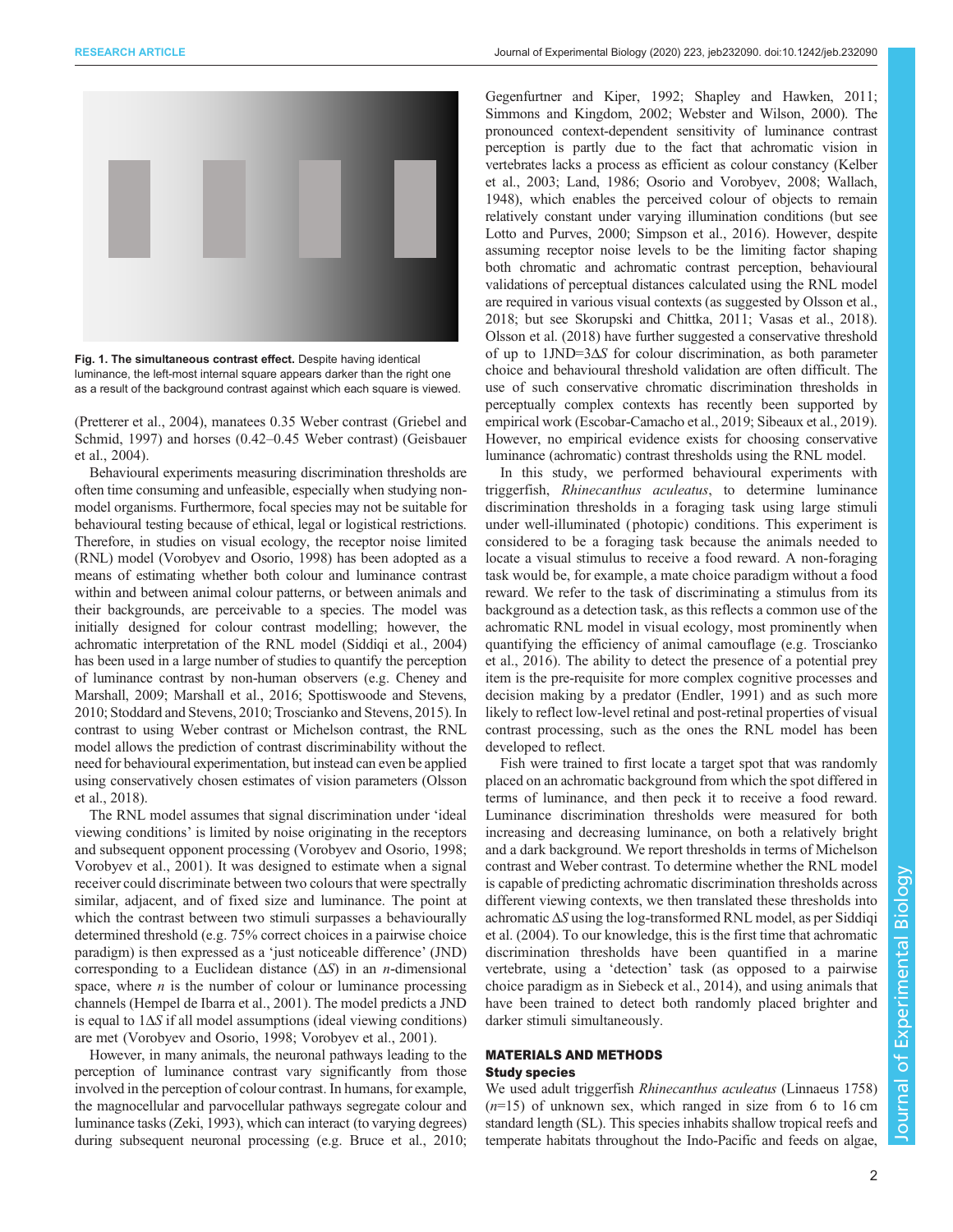detritus and invertebrates [\(Randall et al., 1997](#page-9-0)). They are relatively easy to train for behavioural studies (e.g. [Green et al., 2018\)](#page-8-0), and their visual system has been well studied, including their colour vision capabilities [\(Champ et al., 2016; Cheney et al., 2013;](#page-8-0) [Pignatelli et al.,](#page-9-0) [2010](#page-9-0)), neuroanatomy [\(Pignatelli and Marshall, 2010\)](#page-9-0) and spatial vision [\(Champ et al., 2014](#page-8-0)). They have trichromatic vision based on a single cone, containing short wavelength-sensitive visual pigment (SW photoreceptor  $\lambda_{\text{max}}$ =413 nm), and a double cone, which houses the medium wavelength-sensitive pigment (MW photoreceptor  $\lambda_{\text{max}}$ =480 nm) and long wavelength-sensitive pigment (LW) photoreceptor  $\lambda_{\text{max}}$ =528 nm) ([Cheney et al., 2013\)](#page-8-0). The double cone members are used independently in colour vision [\(Pignatelli](#page-9-0) [et al., 2010\)](#page-9-0), but are also thought to be used in luminance vision [\(Marshall et al., 2003;](#page-8-0) [Siebeck et al., 2014](#page-9-0)), as per other animals such as birds and lizards [\(Lythgoe, 1979](#page-8-0)). However, it is not clear whether both members of the double cone are used for luminance perception via electrophysiological coupling [\(Marchiafava, 1985;](#page-8-0) [Siebeck et al.,](#page-9-0) [2014](#page-9-0)).

We based the current study on the assumption that both members of the double cone contribute to luminance perception, as per previous studies that have modelled luminance perception in R. aculeatus([Mitchell et al., 2017; Newport et al., 2017\)](#page-9-0). These studies used the added input of both double cone members (MW+LW), whereas our study uses the averaged output of both members [(MW+LW)/2] as suggested by [Pignatelli and Marshall \(2010\)](#page-9-0) and [Pignatelli et al. \(2010\)](#page-9-0). Additionally, [Cheney et al. \(2013\)](#page-8-0) used the LW receptor response rather than both double cone members for luminance contrast modelling in R. aculeatus, based on discussions in [Marshall et al. \(2003\).](#page-8-0) However, Michelson contrast/Weber contrast/ $\Delta S$  contrast values are identical for  $f_{t/b}$ =MW+LW and  $f_{t/}$  $_{b}$ =(MW+LW)/2 (where  $f_{tb}$  describes the relative luminance contrast between the target and the background; see Eqn 2 below). Using the LW member of the double cone only (as opposed to both members) causes less than 1% difference (well below measurement error) in receptor stimulation because of the lack of chromaticity of the stimuli and the strong overlap of spectral sensitivities of the two double cone members [\(Cheney et al., 2013\)](#page-8-0). Fish were obtained from an aquarium supplier (Cairns Marine Pty Ltd, Cairns, QLD, Australia), shipped to The University of Queensland, Brisbane, and housed in individual 120 l tanks  $(40\times80\times40$  cm W $\times$ L $\times$ H). The fish were kept at 25°C, pH 8.2, at a salinity of 1.025 g cm<sup>-3</sup> and fed twice daily with a mix of frozen shrimp and squid. Seawater was prepared using aged water mixed with marine salt. Between trials and training, lighting was provided with white fluorescent light on a 12 h (06:00 h–18:00 h) cycle. Fish were acclimatised for at least 1 week before training commenced. Experiments were conducted in September–November 2017. All experimental procedures for this study were approved by the University of Queensland Animal Ethics Committee (SBS/111/14/ARC).

## Stimulus creation and calibration

We used a custom program in Matlab (MathWorks, Natick, MA, USA) to create the stimuli (available on GitHub, [https://github.com/](https://github.com/cedricvandenberg/MakeStimuli) [cedricvandenberg/MakeStimuli\)](https://github.com/cedricvandenberg/MakeStimuli). This program allowed us to specify the RGB values of the background and target spot, and randomly allocate the target spot (1.6 cm diameter) to a position on the background. The size of the spot was chosen to be well within the spatial acuity of R. aculeatus ([Champ et al., 2014](#page-8-0)) and could be easily resolved by the fish from anywhere in their aquaria. Stimuli, distractors and backgrounds were printed on TrendWhite (Steinbeis Papier GmbH, Steinberg, Germany) ISO 80 A4 recycled paper using a HP Laserjet Pro 400 colour M451dn printer (HewlettPackard, Palo Alto, CA, USA). Stimuli were then laminated using 80 μm matte laminating pouches (GBC, Chicago, IL, USA). Throughout the experiment, any stimuli with detectable scratches or damage were replaced immediately.

To ensure all stimuli were achromatic, reflectance measurements were plotted in colour space as per [Champ et al. \(2016\)](#page-8-0) and [Cheney](#page-8-0) [et al. \(2019\)](#page-8-0). Target and background colours were  $\leq 1\Delta S$  from the achromatic locus in the RNL colour space as per eqns 1–4 in [Hempel](#page-8-0) [de Ibarra et al. \(2001\)](#page-8-0). Photoreceptor stimulation was calculated using spectral sensitivities of triggerfish from [Cheney et al. \(2013\).](#page-8-0) Measures of photoreceptor noise are not available in this species; therefore, we assumed a cone ratio of 1:2:2 (SW:MW:LW) with a standard deviation of noise in a single cone of 0.05 as per [Champ](#page-8-0) [et al. \(2016\)](#page-8-0) and [Cheney et al. \(2019\).](#page-8-0) The cone abundance was normalised relative to the LW cone, which resulted in channel noise levels (univariant Weber fractions) of 0.07:0.05:0.05 (SW:MW:LW).

We quantified luminance contrast using calibrated digital photography [\(Stevens et al., 2007\)](#page-9-0) using an Olympus E-PL5 Penlight camera fitted with a 60 mm macro lens ([Fig. S1\)](https://jeb.biologists.org/lookup/doi/10.1242/jeb.232090.supplemental) to take pictures of each stimulus combination outside of the water. Two EcoLight KR96 30 W white LED lights (Eco-lamps Inc., Hong Kong) were used to provide even illumination between 400 and 700 nm wavelength [\(Fig. S2\)](https://jeb.biologists.org/lookup/doi/10.1242/jeb.232090.supplemental). Pictures were analysed using the 'Multispectral Image Calibration and Analysis' (MICA) Toolbox [\(Troscianko and Stevens, 2015](#page-9-0)) to calculate cone capture quanta of the double cone. The double cone stimulation was calculated as the average stimulation of the medium wavelength (MW) and long wavelength (LW) cone, as per [Pignatelli et al. \(2010\).](#page-9-0) We used a spatial acuity estimation of 2.75 cycles per degree ([Champ et al.,](#page-8-0) [2014\)](#page-8-0) at 15 cm viewing distance using AcuityView [\(Caves and](#page-8-0) [Johnsen, 2018\)](#page-8-0) implemented in MICA's QCPA package ([van den](#page-9-0) [Berg et al., 2020\)](#page-9-0).

Stimulus contrast was measured as Michelson contrast using the MICA-derived cone catch values of the double cones. The stimuli contrasts were evenly spaced around an area of interest in which the threshold was expected to lie, according to pilot trials. Weber contrast of the thresholds was calculated as  $\Delta I_t/I_s$ , where  $\Delta I_t$  is the stimulus contrast at threshold and  $I_s$  is the intensity of the distractor or background, respectively, as per [Lind et al. \(2013\).](#page-8-0) Achromatic ΔS values were calculated according to [Siddiqi et al. \(2004\)](#page-9-0) (Eqn 1):

$$
\Delta S = |\Delta f_{\text{dbl}}/\omega|,\tag{1}
$$

where  $\Delta f_{\text{dbl}}$  describes the contrast in von Kries-corrected double cone stimulation between the stimulus  $(f_t)$  and its background  $(f_b)$ , calculated as per [Siddiqi et al. \(2004\)](#page-9-0) (Eqn 2) in relation to the Weber fraction (ω) of the double cone channel. When using the natural logarithm of the quantum catches  $\omega = e_i$ , where  $e_i$  is channelspecific noise:

$$
\Delta f_{\text{dbl}} = \ln(f_{\text{t}}) - \ln(f_{\text{b}}). \tag{2}
$$

A total of 6 stimuli of varying luminance contrast were created for each scenario: detecting a dark spot on a relatively dark background  $(T_{dd})$ , detecting a bright spot on a relatively dark background  $(T_{bd})$ , detecting a dark spot on a relatively bright background  $(T_{db})$  and detecting a bright spot on a relatively bright background  $(T_{\text{bb}})$ [\(Fig. 2, Table 1\)](#page-3-0). We refer to stimuli with greater luminance than their background as bright or brighter to facilitate reading. However, the perception of luminance is complex, and the term brightness means specifically the perception of surface luminance, which is often used wrongly and/or in confusion with lightness, which refers to the perception of surface reflectance ([Kingdom, 2011\)](#page-8-0).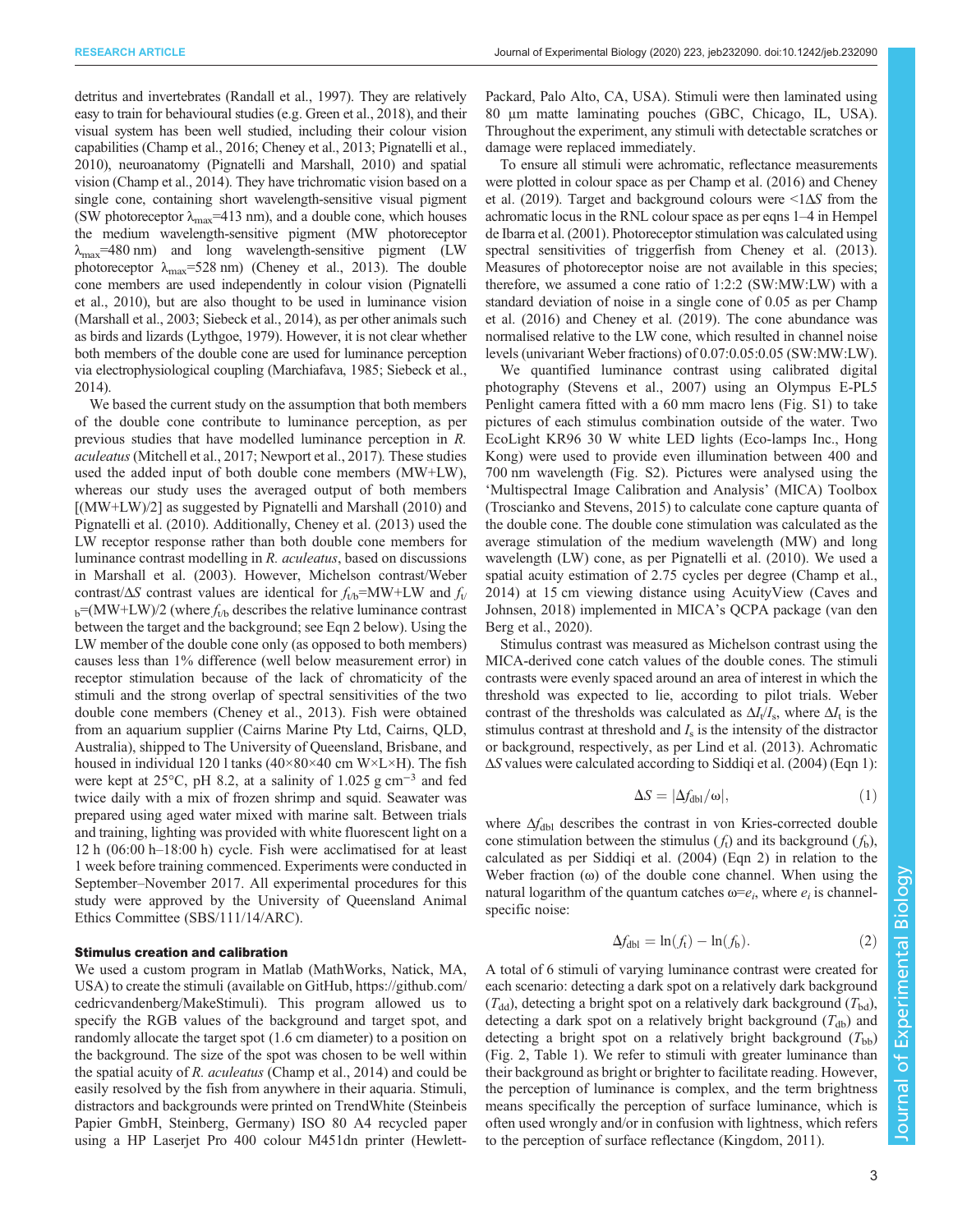<span id="page-3-0"></span>

Fig. 2. Schematic representation of detection scenarios. (A) Group 1 (dark background). (B) Group 2 (bright background). Note, figure proportions are not to scale. Stimuli are shown with the maximum contrast used in the experiment.  $T_{\text{bd}}$ , bright spot on a dark background;  $T_{\text{dd}}$ , dark spot on a dark background;  $T_{\text{bb}}$ , bright spot on a bright background;  $T_{\text{db}}$ , dark spot on a bright background. Backgrounds were A4 size and the spots were 1.6 cm in diameter, randomly placed for each trial.

#### Experimental setup

Aquaria were divided into two halves by a removable grey, opaque PVC partition. This enabled the fish to be separated from the testing arena while the stimuli were set up. Stimuli were displayed on vertical, grey, PVC boards and placed against one end of the aquaria. Tanks were illuminated using the same white LED lights (EcoLight KR96 30 W) used for stimulus calibration. To ensure equal light levels in all tanks, sidewelling absolute irradiance was measured using a calibrated OceanOptics USB2000 spectrophotometer (Ocean Insight, Orlando, FL, USA), a 180 deg cosine corrector and a 400 nm diameter optic fibre cable fixed horizontally in the tank ([Fig. S2\)](https://jeb.biologists.org/lookup/doi/10.1242/jeb.232090.supplemental).

#### Animal training

Fish were trained to peck at the target dot using a classic conditioning approach. First, fish were trained to pick a small piece of squid off a black or white (randomly chosen) spot (1.6 cm diameter) on the grey background corresponding to the treatment group ('bright' or 'dark'; Table 1). To reduce possible cues for the fish, the tester was standing behind the fish during a trial so that the fish would move away from the tester when approaching a stimulus. We trained the fish to detect target spots being either brighter or darker than their background to reduce hypersensitivity due to an expected direction of stimulus contrast. This is known as an adaptation of the principle of 'constant stimuli' [\(Colman, 2008](#page-8-0); [Laming and Laming, 1992](#page-8-0); [Pelli and Bex, 2013\)](#page-9-0) aimed at

dissociating perceptual memories associated with a task (e.g. the stimulus being always brighter or darker than its background) and therefore preventing hypersensitivity. Training fish to react to stimuli being either brighter or darker was intended to produce thresholds more closely related to a natural context, as prey items in the natural environments can be both brighter and darker than their natural background. Second, once fish consistently removed the food reward from the black and white target spots, a second food reward was presented from above using forceps. Once fish were confident with this, the final stage of training was a food reward given from above once they had tapped at the target stimulus (without food). Training consisted of up to two sessions per day, with 6–10 trials per session. Fish moved to the testing phase when successful in performing the task in  $>80\%$  trials over at least 6 consecutive sessions. A trial was considered unsuccessful if the fish took longer than 90 s to make a choice or if it pecked at the background more than twice. This criterion was chosen as the fish are sometimes distracted by small particles or reflections, which they often peck at. A fish doing this twice was a more reliable indicator of the inability to find the stimulus while being motivated enough to guess. Testing was suspended for the day if the fish showed multiple timeouts for obviously easy contrasts, with the assumption that the fish was not motivated to perform the task. However, this occurred rarely  $($ <1% of trials), with smaller fish being more susceptible to having been fed enough to lose appetite.

## Animal testing

We randomly allocated fish into two groups: group  $1(n=7)$  had to find and peck at target spots that were brighter  $(T_{bd})$  or darker  $(T_{dd})$ than a relatively dark background; group  $2(n=8)$  had to find and peck target spots that were brighter  $(T_{bb})$  or darker  $(T_{db})$  than a relatively bright background (Fig. 2, Table 1). As with the training of the animals, the target spots were presented in a random position against an A4-sized achromatic background in two sessions per day consisting of 6–10 trials per session depending on the appetite of the fish. The trials for each session were chosen pseudo-randomly from all possible contrasts (shuffling the stack of all printed stimuli and choosing a random set of stimuli); thus, fish were presented with both darker and brighter spots compared with their background in each session. Each stimulus was presented a minimum of 6 times (Table 1). We ensured that both easier and harder contrast stimuli were presented in each session to maintain fish motivation; thus, if a chosen series consisted of only hardly detectable stimuli, we would manually add one or two easy ones and vice versa. While stimulus placement on the background using the Matlab script was truly random, we only ever had two or three different versions of each stimulus printed, which, because of the random selection of stimulus sequence as well as the random rotation of the printed stimuli and

Table 1. Summary of all stimulus contrasts across both groups in ΔS and Michelson contrast

| Group 1 (dark background, n=7) |                             | Group 2 (bright background, n=8) |                              |
|--------------------------------|-----------------------------|----------------------------------|------------------------------|
| Bright spot $(T_{\text{bd}})$  | Dark spot $(T_{dd})$        | Bright spot $(T_{\text{bb}})$    | Dark spot $(T_{db})$         |
| $15.34/0.37$ (6.0±0.5)         | $9.26/0.23$ (7.0±1.1)       | $17.87/0.42$ (8.5±1.5)           | $15.51/0.37$ * $(9.0\pm1.8)$ |
| $5.98/0.15(8.0\pm1.3)$         | $6.55/0.16(6.0\pm0.4)$      | $8.84/0.22(8.5\pm1.8)$           | $7.99/0.20(8.0\pm1.3)$       |
| $4.82/0.12(6.0\pm0.5)$         | $5.04/0.13(8.0\pm1.7)$      | $5.19/0.13(7.5\pm0.9)$           | $5.92/0.15(8.5 \pm 1.5)$     |
| $3.94/0.10(8.0\pm1.5)$         | $3.03/0.08$ (9.0 $\pm$ 1.5) | $3.98/0.10(9.0\pm1.7)$           | $4.65/0.12(8.5\pm1.3)$       |
| $2.34/0.06(8.0\pm1.2)$         | $1.24/0.03(9.0\pm1.6)$      | $1.82/0.05(8.0\pm1.3)$           | $2.46/0.06(6.0\pm1.6)$       |
| $0.58/0.01$ (7.0±1.1)          | $0.89/0.02$ (9.0±1.6)       | $0.84/0.02$ (6.5±1.0)            | $1.58/0.04$ (7.0±1.4)        |

Data are ΔS/Michelson contrast (where ΔS is Euclidean distance), with the median number of trials per fish (±s.d.) indicated in parentheses beside each stimulus contrast. Each scenario consisted of 6 stimuli ranging from low to high luminance contrast. The number of animals tested (n) for each treatment group is noted in the column heading. Asterisks indicate stimuli used for training.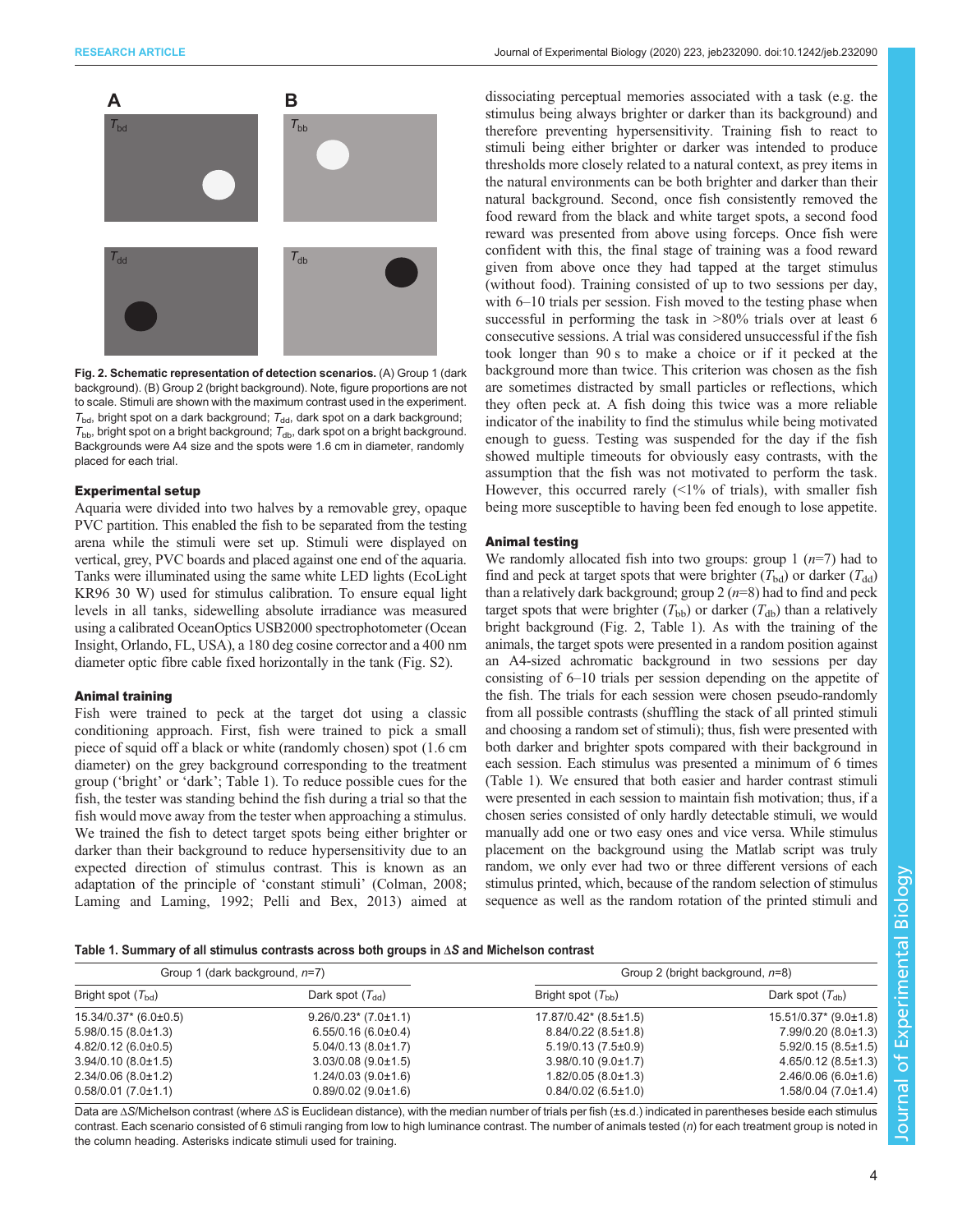<span id="page-4-0"></span>re-printing of damaged stimuli (placed in new random positions by the Matlab script), would result in a non-predictable, pseudo-random placement of stimuli. Motivation was considered to be low when the animal did not engage in the trial immediately, and if this occurred, trials were ceased for that fish until the next session. However, this rarely occurred and was further minimised by carefully avoiding overfeeding the animals. A trial was considered unsuccessful if the fish took longer than 90 s to make a choice or if it pecked at the background more than twice. Incorrect pecks were recorded, and time to detection was defined from when the fish swam past the divider to when they successfully pecked at the target spot.

### Statistical analysis

Psychometric curves were fitted to the pooled data of each scenario with percentage correct detection per stimulus as the response variable and stimulus contrast measured in Michelson contrast as the independent variable, using the R package *quickpsy* [\(Linares and](#page-8-0) [Lopez-Moliner, 2015](#page-8-0);<http://www.R-project.org/>). The best model fit (cumulative normal or logistic) was determined using the lowest AIC as per [Yssaad-Fesselier and Knoblauch \(2006\)](#page-9-0) and [Linares and](#page-8-0) [Lopez-Moliner \(2015\)](#page-8-0) and is expressed both individually for each scenario and as the sum across all scenarios. Prior to pooling individuals for each scenario, we conducted a median absolute distance (MAD) test for outliers [\(Leys et al., 2013\)](#page-8-0) with adjusted, moderately conservative criteria based on a Shapiro–Wilk test of normality ([Royston, 1982](#page-9-0)). We interpolated the 50% correct detection thresholds with a 95% confidence interval (CI) from these curves. Thresholds between the fitted curves for each pooled scenario were compared as per [Jörges et al. \(2018\)](#page-8-0) using the Bootstrap ([Boos, 2003\)](#page-8-0) implemented in quickpsy (100

permutations). The Bonferroni method ([Bland and Altman, 1995\)](#page-8-0) was used to adjust the significance level of the confidence intervals to  $1-0.05/n$ , with *n* corresponding to the number of comparisons.

## RESULTS

A total of 1365 trials were conducted across all animals and treatments ([Table 1](#page-3-0)). The total success rate was 68.5% across all 24 stimuli with a median  $(\pm s.d.)$  time to detection of 3.1 $\pm$ 12.6 s, with the fastest success at 0.3 s and the slowest at 89.9 s. The median (±s.d.) time for successful detection was uniform across all scenarios:  $T_{dd}$  2.9±12.9 s,  $T_{bd}$  2.8±10.8 s,  $T_{db}$  3.1±13.5 s and  $T_{bb}$ 3.22±12.58 s.

Detection thresholds (50% correct detection) using pooled data across all individuals for a given scenario are presented in Fig. 3 and [Table 2;](#page-5-0) individual detection thresholds are shown in [Fig. 4](#page-5-0) (see also [Figs S3 and S4\)](https://jeb.biologists.org/lookup/doi/10.1242/jeb.232090.supplemental). No outliers were detected prior to pooling the data. The sum of AIC across all four detection scenarios (fit=cumulative normal) was 162.4 ( $T_{dd}$  24.2,  $T_{bd}$  50.8,  $T_{bb}$  50.1,  $T_{db}$  37.3). In group 1 (dark background), the detection thresholds for the bright and dark spot were not significantly different from each other, with the threshold for detecting a spot brighter than a dark background being slightly higher than a spot darker than a dark background ( $T_{bd}-T_{dd}$ :  $0.007$  Michelson contrast,  $CI<sub>diff</sub>$  [0.002/0.017]; Fig. 3A). However, the detection thresholds in group 2 (bright background) were significantly different from each other, with the threshold for detecting a dark spot against a bright background being significantly lower than the threshold for detecting a bright spot against a bright background ( $T_{db}-T_{bb}$ : -0.028 Michelson contrast, CI $_{diff}$  [0.014/ 0.041]; Fig. 3B).



Fig. 3. Cumulative normal curves fitted to the pooled detection success of each scenario.

(A) Group 1 (dark background). (B) Group 2 (bright background). Dashed lines indicate thresholds for each scenario in Michelson contrast; error bars represent the 95% confidence interval at the 50% correct detection threshold. Black dots indicate the 'dark spot' scenario and grey spots indicate the 'bright spot' scenario for each group.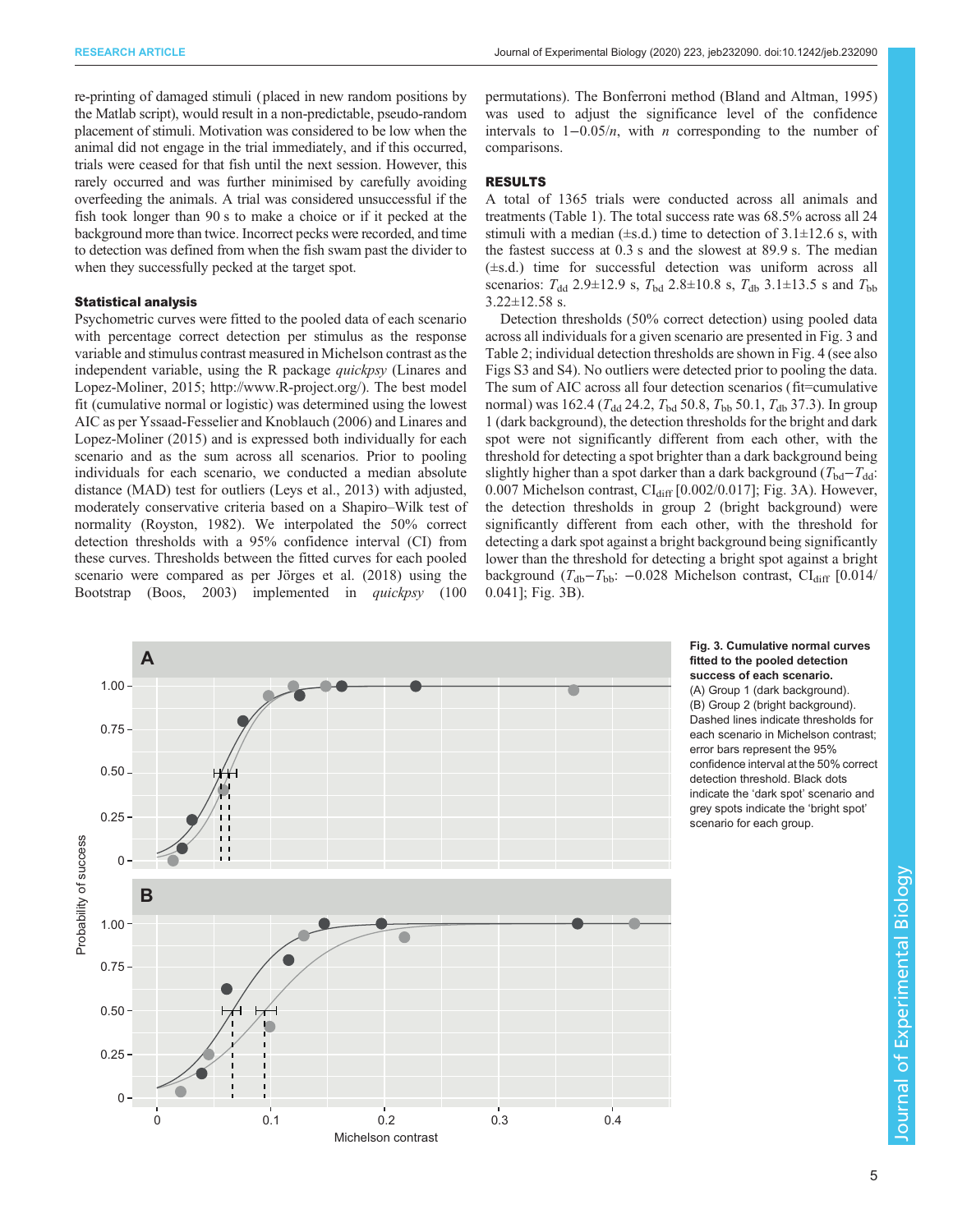

#### <span id="page-5-0"></span>Table 2. Summary of results for the 50% correct detection threshold contrasts

Treatment groups and scenario abbreviations are indicated on the far left. Letters in parentheses above scenario drawings indicate significant differences in Michelson contrast (MC) thresholds as per bootstrap sampling or a 1 $\Delta S$  receptor noise limited (RNL) contrast. For example, in terms of MC, scenario  $T_{\text{bb}}$  is significantly different from all other scenarios, whereas  $T_{\text{bd}}$  does not differ from  $T_{\text{dd}}$  or  $T_{\text{db}}$ . Michelson contrast, Weber contrast and  $\Delta S$  values are shown with 95% confidence intervals in parentheses.

While the threshold for detecting a bright spot against a dark background was not different from that for detecting a dark spot against a bright background (its 'inverse' scenario)  $(T_{bd}-T_{db})$ : −0.003 Michelson contrast, CIdiff [−0.013/−0.016]), all other detection thresholds varied significantly from each other when compared across groups 1 and 2 ([Figs 3](#page-4-0) and 4, Table 2).

#### **DISCUSSION**

Our study demonstrates that for triggerfish, Rhinecanthus aculeatus, the ability to discriminate a large, well-illuminated achromatic stimulus against a uniform achromatic background depends on both the relative luminance contrast between target and background  $(f_t$  versus  $f_b$ ) and the absolute luminance level  $(f_t+f_b)$  at which the



Fig. 4. Detection thresholds for individual fish. Individually estimated discrimination thresholds in Michelson contrast for each scenario. (A) Group 1 (dark background). (B) Group 2 (bright background). Error bars represent the 95% confidence intervals.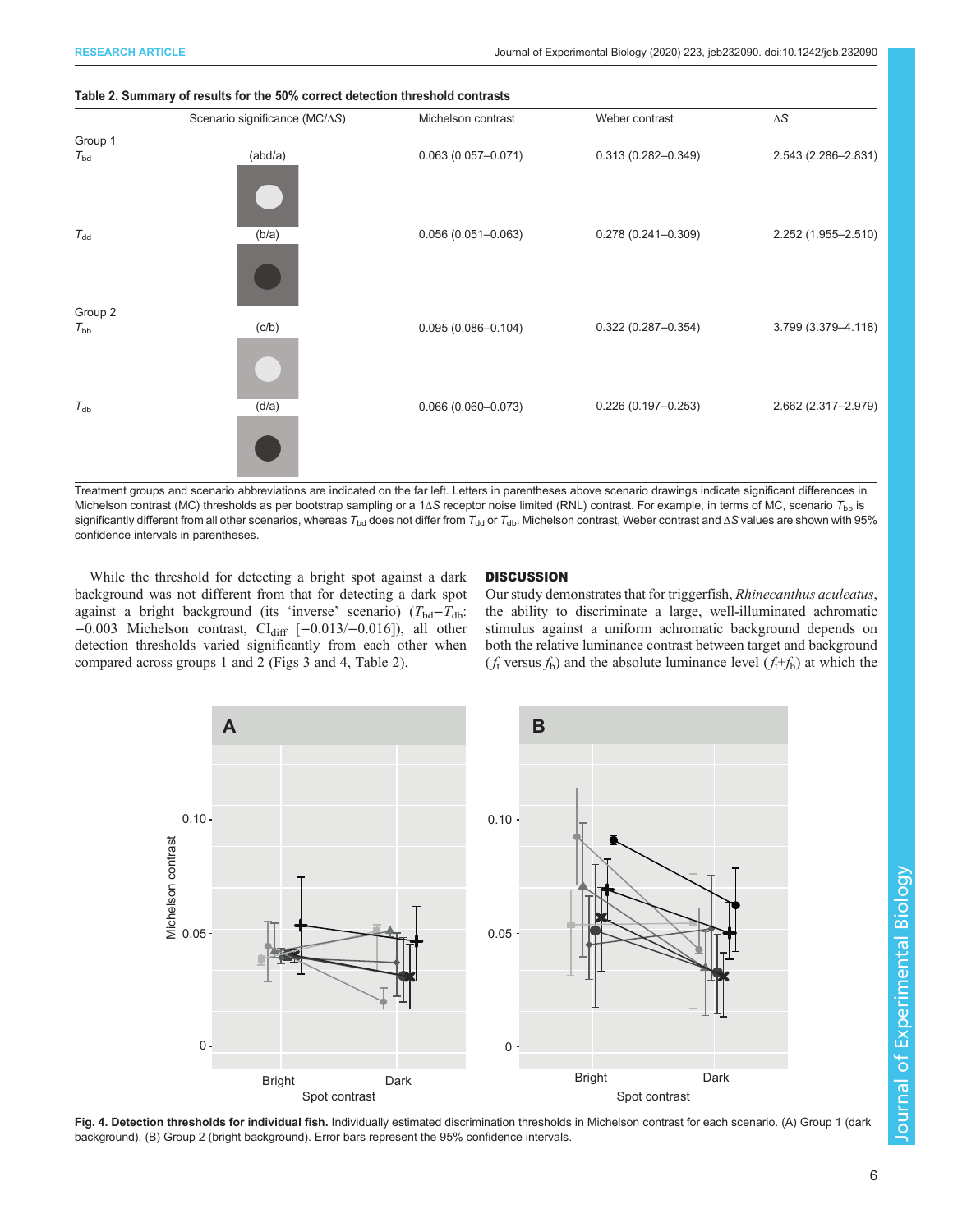contrast is perceived (Eqn 2). For example, discrimination thresholds, measured as Michelson contrast, were significantly lower when fish were presented with a bright spot against a dark background, as opposed to a bright spot against a bright background [\(Table 2\)](#page-5-0). However, when expressed in terms of Weber contrast (i.e. scaling the contrast with the luminance level at which the luminance contrast is perceived), these two thresholds were almost identical [\(Table 2\)](#page-5-0). This finding supports the Weber–Fechner law that states the ability to discriminate a target stimulus against its background scales with the intensity at which the discrimination is made. The same holds true for the discrimination thresholds of a dark spot against a dark background  $(T_{dd})$  as opposed to a bright background  $(T<sub>db</sub>)$ , which have an almost identical Weber contrast ([Table 2\)](#page-5-0). Furthermore, the contrast sensitivity depends on the direction of the contrast  $(f \geq f_h \neq f_f \leq f_h)$ ; that is, the Weber contrast for detecting stimuli darker than their respective backgrounds is lower (i.e. more sensitive) than that for stimuli which are brighter than their backgrounds (0.23–0.28 Weber contrast for dark spots and 0.31–0.32 Weber contrast for bright ones) ([Table 2](#page-5-0)).

Our results agree with previous findings that human (e.g. [Bowen](#page-8-0) [et al., 1989](#page-8-0); [Emran et al., 2007; Lu and Sperling, 2012\)](#page-8-0), non-human vertebrate (e.g. [Baylor et al., 1974](#page-8-0)) and invertebrate visual systems (e.g. [Smithers et al., 2019](#page-9-0)) are consistently better at detecting stimuli darker than their visual background. Increasing and decreasing luminance changes are thought to be processed differently: darker stimuli are detected by off-centre ganglion cells, while lighter ones are detected by on-centre ganglion cells [\(Schiller et al., 1986\)](#page-9-0). Dark stimuli cause depolarization of photoreceptors, whereas light ones are detected as hyperpolarization [\(Baylor et al., 1974\)](#page-8-0). For example, investigation of turtle photoreceptors has shown that dark stimuli result in much greater depolarization of photoreceptors than the magnitude of hyperpolarization resulting from light ones ([Baylor](#page-8-0) [et al., 1974\)](#page-8-0). This asymmetry is thought to be a crucial contributor to object and motion detection in post-retinal processing (e.g. [Oluk](#page-9-0) [et al., 2016; Vidyasagar and Eysel, 2015](#page-9-0)).

#### Behavioural calibration of the RNL

The relationship of absolute (background+stimulus) and relative luminance (background versus stimulus) contrast does not hold when expressing thresholds as achromatic  $\Delta S$  [\(Table 2\)](#page-5-0). The exclusion of signal intensity is a fundamental assumption when calculating chromatic contrasts using the RNL model [\(Vorobyev and Osorio,](#page-9-0) [1998\)](#page-9-0), which was designed to quantify contrast perception between two closely opposed chromatic stimuli viewed against an achromatic background. As a result, the RNL equations used by [Siddiqi et al.](#page-9-0) [\(2004\)](#page-9-0) calculate a relative comparison of two background-adapted receptor responses without scaling the difference in photoreceptor stimulation between stimulus and background in relation to the overall brightness of a scene. Thus, the commonly used RNL equations in [Siddiqi et al. \(2004\)](#page-9-0) fail to reflect the Weber–Fechner law for the discrimination of a stimulus from its background. [Olsson](#page-9-0) [et al. \(2018\)](#page-9-0) proposed the use of an adaptation where the Weber contrast at the behaviourally determined discrimination threshold  $(WC<sub>t</sub>)$  should be used in place of the receptor noise:

$$
\Delta S = |\Delta f_{\text{dbl}} / \text{WC}_{\text{t}}|.
$$
 (3)

This renders the following  $\Delta S$  values at threshold:  $T_{dd} = T_{bd} \cdot 0.41 \Delta S$  $\pm 0.0001$  and  $T_{\text{bb}} = T_{\text{db}}$  0.59 $\Delta S \pm 0.001$ , using the Weber contrast determined in this experiment. This makes the RNL model, as modified by [Olsson et al. \(2018\),](#page-9-0) conform with the Weber–Fechner law while preserving the difference in contrast sensitivity regarding increments and decrements. Furthermore, the thresholds are well below 1ΔS, making the assumption of a JND corresponding to a threshold of 1ΔS a comfortably conservative (but not extreme) threshold. It should be noted that the general conclusion of [Siddiqi](#page-9-0) [et al. \(2004\)](#page-9-0) that poison dart frogs display powerful visual signals, which can be used for detection by predators and conspecifics, remains probably correct, especially as the authors discuss their thresholds in the context of a conservative threshold  $(0-3\Delta S)$  are considered poorly discriminable).

[Olsson et al. \(2018\)](#page-9-0) propose the use of Michelson contrast in place of receptor noise in order to estimate the channel-specific noise  $(e_i)$ . First, the contrast sensitivity (CS) is calculated as the inverse of the behaviourally determined Michelson contrast  $(C_t)$ :

$$
CS = \frac{1}{C_t}.\tag{4}
$$

Next, this CS (which is sensitive to the absolute level of luminance as our results confirm) can be used to calculate the relative quantum catch of stimulus 2  $(q_{\text{stim2}})$ :

$$
q_{\text{stim2}} = \frac{1 - C_{\text{t}}}{1 + C_{\text{t}}}.
$$
 (5)

We can then use  $q_{\text{stim2}}$  as  $f_t$  and our originally measured  $f_b$  in Eqn 2 to derive the channel noise  $(e_i)$  (see [Olsson et al., 2018](#page-9-0), for further details). With the assumption of  $\Delta S=1$  at threshold, this produces:

$$
e_i = \ln \frac{\Delta S}{q_{\text{stim2}}}.\tag{6}
$$

Thus, we obtain the following channel noise estimates ( $e_i$  with 95% CI):  $e_{Tdd}$ =0.113 (0.098–0.125) and  $e_{Tbd}$ =0.127 (0.114–0.142) for group 1 (dark background) and  $e_{Tdb}$ =0.133 (0.116–0.149) and  $e_{Tb}$ =0.190 (0.169–0.209) for group 2 (bright background). This is the same as setting  $\omega$  (which is equal to  $e_i$ ) in Eqn 1 so that the observed  $\Delta S$  in our experiments ([Table 2\)](#page-5-0) would be equal to 1 (as we determined  $f_t$  at threshold by fitting a model to the observed Michelson contrast). This is interesting, as these noise values are up to almost 4 times as high as the 'conservative' (!) standard deviation of noise (in a single photoreceptor) estimate of 0.05, currently used for modelling vertebrate vision across the field of visual ecology.

Given that Weber contrast is meant to be used for comparably small stimuli against large backgrounds and Michelson contrast is meant to be used for contrasts between stimuli of comparable size, we recommend a differentiated use of either Eqn 3 or Eqns 4–6 depending on the visual context in which a discrimination threshold is used. For example, as the scenario in this study involved the discrimination of a single spot against a much larger background, we would assume Eqn 3 to be more relevant than Eqns 4–6 [e.g. Eqns 4–6 still produce a higher noise ratio for group 2 (bright background), especially  $T_{bb}$ . Thus, Eqns 4–6 would probably be more relevant when discriminating between two objects of equal size. This further implies that one could plot the discrimination curves as a function of Weber contrast rather than Michelson contrast to obtain the discrimination threshold. The thresholds would then only be distinguishable based on the relative direction of the contrast (bright spot or dark spot) and not the background intensity [\(Table 2\)](#page-5-0). It also implies that thresholds obtained from experiments using a discrimination scenario more fitting to Eqns 4–6 (e.g. [Lind et al., 2013](#page-8-0)) should not be used to infer the detectability of most likely relatively small prey items against their most likely large visual backgrounds.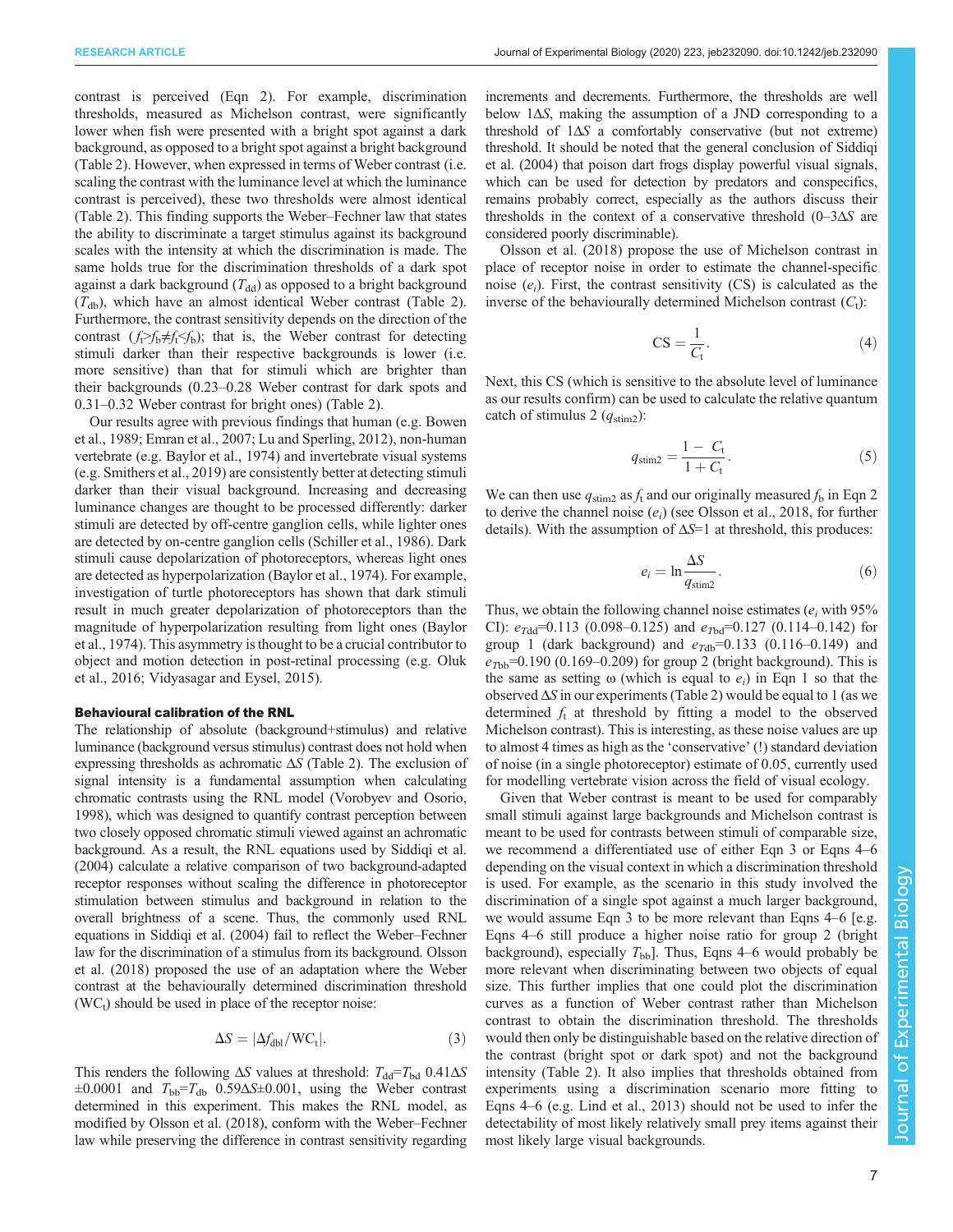#### Conclusions, future directions and recommendations

Our findings provide insight into the processing of achromatic information as well as the use of the RNL model to quantify achromatic discrimination by non-human observers. We show that the current use of the RNL model for the quantification of luminance contrast sensitivity thresholds warrants caution. More specifically, our study suggests the lack of adequate scaling of thresholds by the RNL model to the average luminance of a scene and the need for context-specific behavioural experimentation whenever possible.

Our results warrant caution in the use of uniform contrast sensitivity thresholds (be it achromatic or chromatic) across widely diverse perceptual contexts, independently of which models are used to describe them. Luminance discrimination, as expected, is not just limited by photoreceptor noise and therefore cannot be adequately represented by the use of a singular detection or discrimination threshold determined using the equations in [Siddiqi](#page-9-0) [et al. \(2004\)](#page-9-0) as currently common in behavioural ecology studies. This realisation shares many parallels with ongoing discussions regarding the use of the RNL model outside of model assumptions [\(Marshall, 2018;](#page-8-0) [Olsson et al., 2018; Osorio and Vorobyev, 2018](#page-9-0); [Sibeaux et al., 2019](#page-9-0); [Stuart-Fox, 2018; Vasas et al., 2018](#page-9-0)). Our results suggest that the use of a conservative achromatic RNL threshold assumption of 3ΔS (e.g. [Spottiswoode and Stevens, 2010\)](#page-9-0) without adaptations such as those proposed by [Olsson et al. \(2018\)](#page-9-0) might warrant caution.

We show that the noise in the achromatic channel of R. *aculeatus* can be substantially higher than anticipated in previous studies modelling its luminance contrast sensitivity using 'conservative' receptor noise estimates. However, this increase in channel noise  $(e_i)$  could originate from many potential sources, including electrophysiological coupling of receptors in the double cone of R. aculeatus (but also a generally higher noise level in receptors responsible for luminance contrast detection) or downstream (post-receptor) processing of visual information. As such it is wrong to conclude receptor noise from such behavioural calibration [\(Vasas et al., 2018\)](#page-9-0) and it would be more appropriate to refer to the noise of the entire pathway involved in the performance of a task based on the animal's ability to perceive luminance contrast in a specific visual context.

The specific mechanisms causing the observed difference in Weber contrast between the detection of a dark spot and a bright spot (or mathematical approximations thereof ), or an explanation as to why  $e_{\text{achromatic}}$  is much higher than the conservatively chosen receptor noise of 0.05, remain speculative. Further investigations might seek advances in the understanding of neurophysiological mechanisms underlying luminance contrast perception in R. aculeatus. These include knowledge of the detailed anatomy and receptor noise of double cone photoreceptors, the relative contribution of each double cone member to luminance contrast sensitivity ([Siebeck et al., 2014\)](#page-9-0) as well as the precise mechanism by which photoreceptor stimulation is integrated in post-receptor structures such as edge-detecting receptive fields (e.g. [Szatko et al.,](#page-9-0) [2020](#page-9-0)). Behavioural experiments with closely related species with different retinal morphologies would be of interest to further investigate, for example, the role of retinal neuroanatomy on luminance contrast perception.

The adaptations to the RNL model in [Olsson et al. \(2018\)](#page-9-0), while apparently effective, do not account for the effects of spatial frequency on luminance contrast sensitivity when discriminating objects against visual backgrounds. This is probably the most notable confounding effect on low-level processing of luminance contrast as a result of post-receptor lateral inhibition ([Veale et al.,](#page-9-0) [2017](#page-9-0)). One possible approach would be the use of contrast

sensitivity functions to scale Weber fractions as a function of spatial frequency in a visual scene. However, given that these are determined using a perceptually different experimental setup [\(da](#page-8-0) [Silva Souza et al., 2011\)](#page-8-0), this should be investigated using contextspecific behavioural experimentation.

Despite having investigated luminance contrast sensitivity using two different levels of background luminance, our study only considered discrimination of large, uniform and achromatic circular target stimuli against a uniform grey background. In future studies, more realistic backgrounds and illumination should be taken into account (e.g. [Matchette et al., 2020\)](#page-9-0), as a variety of factors can fundamentally influence luminance contrast perception in most circumstances ([Gilchrist,](#page-8-0) 2014; [Gilchrist and Radonjic, 2009](#page-8-0); [Gilchrist et al., 1999; Kingdom, 2011; Maniatis, 2014\)](#page-8-0). Unsurprisingly then, there is evidence that luminance contrast modulates the salience of objects at stages well beyond the retina [\(Einhäuser and König, 2003](#page-8-0)).

One of the main reasons why researchers use the RNL model is that, presumably, the discriminability of visual contrasts can be reliably predicted by using a set of conservatively estimated physiological parameters such as photoreceptor noise, abundance and spectral sensitivity. While this seems to work satisfyingly well for colour contrast perception across a range of animals and viewing contexts, our study suggests quite the opposite to be the case for achromatic contrast. Despite the possibility of calibrating the RNL (determination of a relevant  $\Delta S$  contrast) using contextualised behavioural experiments (as suggested by [Olsson et al., 2018](#page-9-0)), the result of doing so in an achromatic context remains difficult because of the context sensitivity of luminance contrast perception. However, given the lack of general applicability of the RNL model in an achromatic context, we recommend the use of behaviourally determined discrimination thresholds suitable to the given visual context in which they are to be applied (and the mathematical consequences thereof, as discussed above) as well as generous caution when predicting the discriminability of luminance contrast. Recent advances in methodology used to determine such thresholds [\(Cheney et al., 2019\)](#page-8-0) can be used to drastically reduce the amount of time needed to obtain relevant threshold estimates.

The need for behaviourally validated and contextualised threshold estimates has direct implications for the design of behavioural experiments where validated discrimination thresholds are unavailable. For example, given the difficulty of predicting luminance discriminability, luminance contrast should be thoroughly randomised (as opposed to attempting iso-luminance between stimuli) in any behavioural experiment than can potentially be influenced by luminance contrast perception.

#### Acknowledgements

We would like to thank Natalie Meiklejohn for assisting with experiments and data entry, Ama Wakwella for preliminary experimentation and various volunteers for assisting with animal husbandry. We also thank Almut Kelber, Anna Hughes and Simon Laughlin for valuable discussions, and William Allen, Nick Scott-Samuel as well as two anonymous reviewers for valuable feedback on the manuscript.

#### Competing interests

The authors declare no competing or financial interests.

#### Author contributions

Conceptualization: C.P.v.d.B.; Methodology: C.P.v.d.B.; Software: C.P.v.d.B.; Validation: C.P.v.d.B.; Formal analysis: C.P.v.d.B.; Investigation: C.P.v.d.B., M.H., L.J.M., E.J.W.; Resources: L.J.M., K.L.C.; Data curation: C.P.v.d.B., M.H., E.J.W.; Writing - original draft: C.P.v.d.B.; Writing - review & editing: C.P.v.d.B., L.J.M., N.F.G., K.L.C.; Visualization: C.P.v.d.B.; Supervision: N.J.M., K.L.C.; Project administration: K.L.C.; Funding acquisition: N.J.M., K.L.C.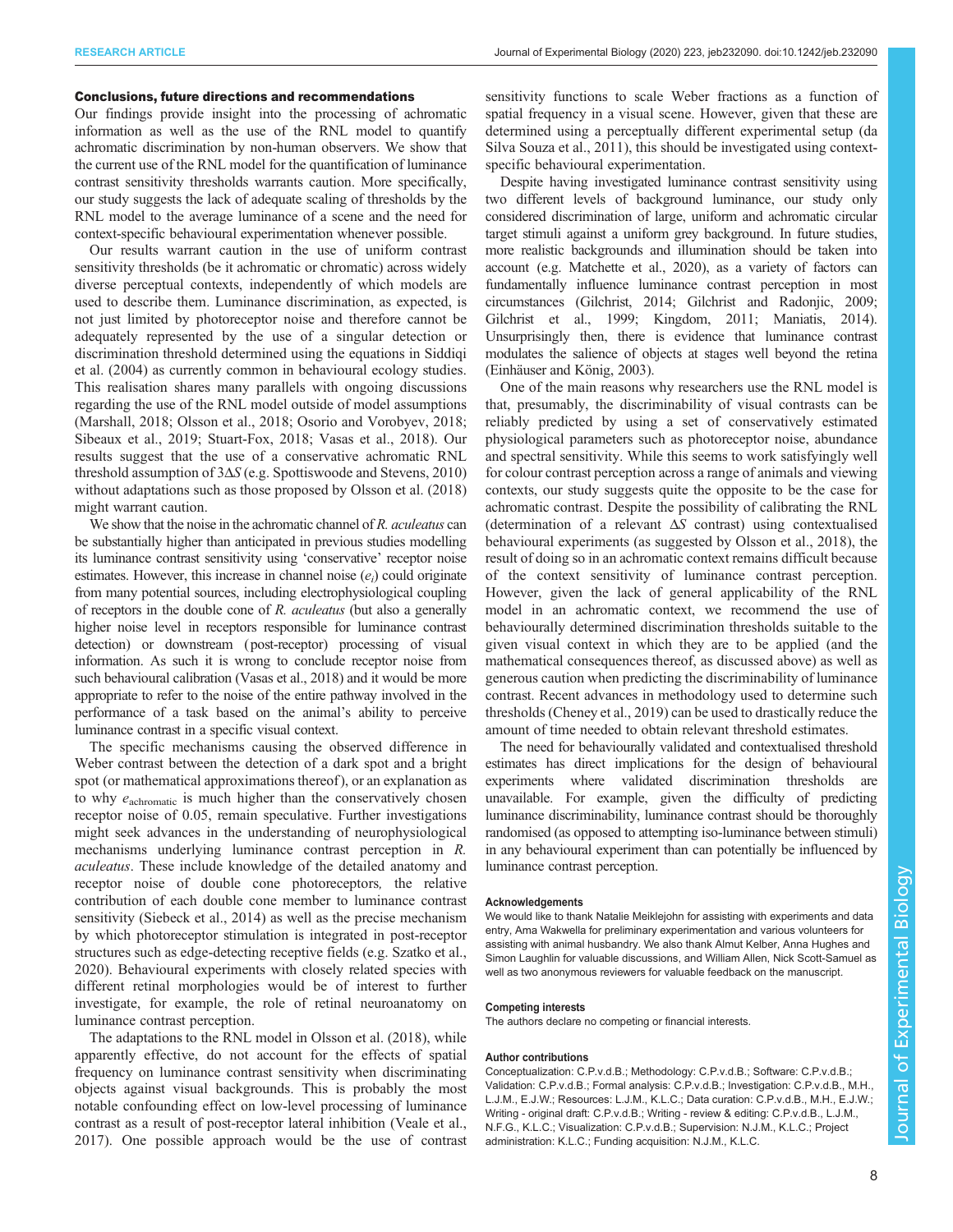#### <span id="page-8-0"></span>RESEARCH ARTICLE **ARTICLE** ARTICLE ARTICLE **Journal of Experimental Biology (2020) 223, jeb232090. doi:10.1242/jeb.232090**

#### Funding

This study was funded by an Australian Research Council Discovery Grant [DP150102710] awarded to K.L.C. and N.J.M.

#### Data availability

Data are available from the UQ eSpace digital repository: <https://doi.org/10.14264/uql.2020.993>

#### Supplementary information

Supplementary information available online at <https://jeb.biologists.org/lookup/doi/10.1242/jeb.232090.supplemental>

#### References

- Anderson, B. L. [\(2011\). Visual perception of materials and surfaces.](https://doi.org/10.1016/j.cub.2011.11.022) Curr. Biol. 21, [R978-R983. doi:10.1016/j.cub.2011.11.022](https://doi.org/10.1016/j.cub.2011.11.022)
- [Baylor, D. A., Hodgkin, A. L. and Lamb, T. D.](https://doi.org/10.1113/jphysiol.1974.sp010731) (1974). The electrical response of [turtle cones to flashes and steps of light.](https://doi.org/10.1113/jphysiol.1974.sp010731) J. Physiol. 242, 685-727. doi:10.1113/ [jphysiol.1974.sp010731](https://doi.org/10.1113/jphysiol.1974.sp010731)
- Bex, P. J. and Makous, W. [\(2002\). Spatial frequency, phase, and the contrast of](https://doi.org/10.1364/JOSAA.19.001096) natural images. J. Opt. Soc. Am. A 19[, 1096. doi:10.1364/JOSAA.19.001096](https://doi.org/10.1364/JOSAA.19.001096)
- Bland, J. M. and Altman, D. G. [\(1995\). Statistics notes: multiple significance tests:](https://doi.org/10.1136/bmj.310.6975.298) the Bonferroni method. BMJ 310[, 170-170. doi:10.1136/bmj.310.6975.298](https://doi.org/10.1136/bmj.310.6975.298)
- Boos, D. D. [\(2003\). Introduction to the bootstrap world.](https://doi.org/10.1214/ss/1063994971) Stat. Sci. 18, 168-174. [doi:10.1214/ss/1063994971](https://doi.org/10.1214/ss/1063994971)
- [Bowen, R. W., Pokorny, J. and Smith, V. C.](https://doi.org/10.1016/0042-6989(89)90134-X) (1989). Sawtooth contrast sensitivity: decrements have the edge. Vision Res. 29[, IN1-I1509. doi:10.1016/0042-](https://doi.org/10.1016/0042-6989(89)90134-X) [6989\(89\)90134-X](https://doi.org/10.1016/0042-6989(89)90134-X)
- Brooks, J. L. (2014). Traditional and New Principles of Perceptual Grouping (ed. J. Wagemans). Oxford University Press.
- Bruce, V., Green, P. R., Georgeson, M. A. and Dynan, L. (2010). Visual Perception: Physiology, Psychology, & Ecology, 4th edn. Hove, New York: Psychology Press.
- Caves, E. M. and Johnsen, S. [\(2018\). AcuityView: an r package for portraying the](https://doi.org/10.1111/2041-210X.12911) [effects of visual acuity on scenes observed by an animal.](https://doi.org/10.1111/2041-210X.12911) Methods Ecol. Evol. 9, [793-797. doi:10.1111/2041-210X.12911](https://doi.org/10.1111/2041-210X.12911)
- [Champ, C., Wallis, G., Vorobyev, M., Siebeck, U. and Marshall, J.](https://doi.org/10.1159/000356977) (2014). Visual [acuity in a species of coral reef fish: Rhinecanthus aculeatus.](https://doi.org/10.1159/000356977) Brain. Behav. Evol. 83[, 31-42. doi:10.1159/000356977](https://doi.org/10.1159/000356977)
- [Champ, C. M., Vorobyev, M. and Marshall, N. J.](https://doi.org/10.1098/rsos.160399) (2016). Colour thresholds in a coral reef fish. R. Soc. Open Sci. 3[, 160399. doi:10.1098/rsos.160399](https://doi.org/10.1098/rsos.160399)
- Cheney, K. L. and Marshall, N. J. [\(2009\). Mimicry in coral reef fish: how accurate is](https://doi.org/10.1093/beheco/arp017) [this deception in terms of color and luminance?](https://doi.org/10.1093/beheco/arp017) Behav. Ecol. 20, 459-468. doi:10. [1093/beheco/arp017](https://doi.org/10.1093/beheco/arp017)
- [Cheney, K. L., Newport, C., McClure, E. C. and Marshall, N. J.](https://doi.org/10.1242/jeb.087932) (2013). Colour [vision and response bias in a coral reef fish.](https://doi.org/10.1242/jeb.087932) J. Exp. Biol. 216, 2967-2973. doi:10. [1242/jeb.087932](https://doi.org/10.1242/jeb.087932)
- [Cheney, K. L., Green, N. F., Vibert, A. P., Vorobyev, M., Marshall, N. J., Osorio,](https://doi.org/10.1242/jeb.189787) D. C. and Endler, J. A. [\(2019\). An Ishihara-style test of animal colour vision.](https://doi.org/10.1242/jeb.189787) J. Exp. Biol. 222[, jeb189787. doi:10.1242/jeb.189787](https://doi.org/10.1242/jeb.189787)
- Colman, A. M. (2008). A Dictionary of Psychology. Oxford University Press.
- Corney, D. and Lotto, R. B. [\(2007\). What are lightness illusions and why do we see](https://doi.org/10.1371/journal.pcbi.0030180) them? PLoS Comput. Biol. 3[, e180. doi:10.1371/journal.pcbi.0030180](https://doi.org/10.1371/journal.pcbi.0030180)
- Cornsweet, T. N. and Pinsker, H. M. [\(1965\). Luminance discrimination of brief](https://doi.org/10.1113/jphysiol.1965.sp007551) [flashes under various conditions of adaptation.](https://doi.org/10.1113/jphysiol.1965.sp007551) J. Physiol. 176, 294-310. doi:10. [1113/jphysiol.1965.sp007551](https://doi.org/10.1113/jphysiol.1965.sp007551)
- Craik, K. J. W. [\(1938\). The effect of adaptation on differential brightness](https://doi.org/10.1113/jphysiol.1938.sp003612) discrimination. J. Physiol. 92[, 406-421. doi:10.1113/jphysiol.1938.sp003612](https://doi.org/10.1113/jphysiol.1938.sp003612)
- [da Silva Souza, G., Gomes, B. D. and Silveira, L. C. L.](https://doi.org/10.3922/j.psns.2011.1.005) (2011). Comparative [neurophysiology of spatial luminance contrast sensitivity.](https://doi.org/10.3922/j.psns.2011.1.005) Psychol. Neurosci. 4, [29-48. doi:10.3922/j.psns.2011.1.005](https://doi.org/10.3922/j.psns.2011.1.005)
- Dzhafarov, E. N. and Colonius, H. [\(1999\). Fechnerian metrics in unidimensional](https://doi.org/10.3758/BF03212329) [and multidimensional stimulus spaces.](https://doi.org/10.3758/BF03212329) Psychon. Bull. Rev. 6, 239-268. doi:10. [3758/BF03212329](https://doi.org/10.3758/BF03212329)
- Einhäuser, W. and König, P. [\(2003\). Does luminance-contrast contribute to a](https://doi.org/10.1046/j.1460-9568.2003.02508.x) [saliency map for overt visual attention?](https://doi.org/10.1046/j.1460-9568.2003.02508.x) Eur. J. Neurosci. 17, 1089-1097. doi:10. [1046/j.1460-9568.2003.02508.x](https://doi.org/10.1046/j.1460-9568.2003.02508.x)
- Elder, J. H. and Sachs, A. J. [\(2004\). Psychophysical receptive fields of edge](https://doi.org/10.1016/j.visres.2003.11.021) detection mechanisms. Vision Res. 44[, 795-813. doi:10.1016/j.visres.2003.11.](https://doi.org/10.1016/j.visres.2003.11.021) [021](https://doi.org/10.1016/j.visres.2003.11.021)
- Elder, J. H. and Velisavljevic, L. [\(2010\). Cue dynamics underlying rapid detection](https://doi.org/10.1167/9.8.787) of animals in natural scenes. J. Vis. 9[, 787-787. doi:10.1167/9.8.787](https://doi.org/10.1167/9.8.787)
- [Emran, F., Rihel, J., Adolph, A. R., Wong, K. Y., Kraves, S. and Dowling, J. E.](https://doi.org/10.1073/pnas.0709337104) [\(2007\). OFF ganglion cells cannot drive the optokinetic reflex in zebrafish.](https://doi.org/10.1073/pnas.0709337104) Proc. Natl. Acad. Sci. USA 104[, 19126-19131. doi:10.1073/pnas.0709337104](https://doi.org/10.1073/pnas.0709337104)
- Endler, J. A. (1991). Interactions between predator and prey. In Behavioural Ecology (ed. K. JA and D. NB), pp. 169-196. Oxford: Blackwell Scientific.
- [Escobar-Camacho, D., Taylor, M. A., Cheney, K. L., Green, N. F., Marshall, N. J.](https://doi.org/10.1242/jeb.201160) and Carleton, K. L. [\(2019\). Color discrimination thresholds in a cichlid fish:](https://doi.org/10.1242/jeb.201160) Metriaclima benetos. J. Exp. Biol. 222[, jeb201160. doi:10.1242/jeb.201160](https://doi.org/10.1242/jeb.201160)
- Gegenfurtner, K. R. and Kiper, D. C. [\(1992\). Contrast detection in luminance and](https://doi.org/10.1364/JOSAA.9.001880) chromatic noise. J Opt. Soc. Am. A 9[, 1880-1888. doi:10.1364/JOSAA.9.001880](https://doi.org/10.1364/JOSAA.9.001880)
- [Geisbauer, G., Griebel, U., Schmid, A. and Timney, B.](https://doi.org/10.1139/z04-026) (2004). Brightness [discrimination and neutral point testing in the horse.](https://doi.org/10.1139/z04-026) Can. J. Zool. 82, 660-670. [doi:10.1139/z04-026](https://doi.org/10.1139/z04-026)
- Gilchrist, A. L. (2008). Perceptual organization in lightness. In Oxford Handbook of Perceptual Organisation, pp. 1-25. Oxford University Press.
- Gilchrist, A. L. [\(2014\). Response to Maniatis critique of anchoring theory.](https://doi.org/10.1016/j.visres.2014.07.006) Vision Res. 102[, 93-96. doi:10.1016/j.visres.2014.07.006](https://doi.org/10.1016/j.visres.2014.07.006)
- Gilchrist, A. L. and Radonjic, A. [\(2009\). Anchoring of lightness values by relative](https://doi.org/10.1167/9.9.13) [luminance and relative area.](https://doi.org/10.1167/9.9.13) J. Vis. 9, 13-13. doi:10.1167/9.9.13
- [Gilchrist, A., Kossyfidis, C., Bonato, F., Agostini, T., Cataliotti, J., Li, X., Spehar,](https://doi.org/10.1037/0033-295X.106.4.795) B., Annan, V. and Economou, E. [\(1999\). An anchoring theory of lightness](https://doi.org/10.1037/0033-295X.106.4.795) perception. Psychol. Rev. 106[, 795-834. doi:10.1037/0033-295X.106.4.795](https://doi.org/10.1037/0033-295X.106.4.795)
- [Green, N. F., Urquhart, H. H., van den Berg, C. P., Marshall, N. J. and Cheney,](https://doi.org/10.1093/beheco/ary089) K. L. [\(2018\). Pattern edges improve predator learning of aposematic signals.](https://doi.org/10.1093/beheco/ary089) Behav. Ecol. 29[, 1-6. doi:10.1093/beheco/ary089](https://doi.org/10.1093/beheco/ary089)
- Griebel, U. and Schmid, A. (1997). Brightness discrimination ability in the West Indian manatee (Trichechus manatus). J. Exp. Biol. 200, 1587-1592.
- [Heath, S. L., Christenson, M. P., Oriol, E., Saavedra-Weisenhaus, M., Kohn,](https://doi.org/10.1016/j.cub.2019.11.075) J. R. and Behnia, R. [\(2020\). Circuit mechanisms underlying chromatic encoding](https://doi.org/10.1016/j.cub.2019.11.075) in Drosophila photoreceptors. Curr. Biol. 30[, 264-275.e8. doi:10.1016/j.cub.2019.](https://doi.org/10.1016/j.cub.2019.11.075) [11.075](https://doi.org/10.1016/j.cub.2019.11.075)
- Heinemann, E. G. and Chase, S. [\(1995\). A quantitative model for simultaneous](https://doi.org/10.1016/0042-6989(94)00281-P) brightness induction. Vision Res. 35[, 2007-2020. doi:10.1016/0042-](https://doi.org/10.1016/0042-6989(94)00281-P) [6989\(94\)00281-P](https://doi.org/10.1016/0042-6989(94)00281-P)
- [Hempel de Ibarra, N., Giurfa, M. and Vorobyev, M.](https://doi.org/10.1007/s003590100192) (2001). Detection of coloured [patterns by honeybees through chromatic and achromatic cues.](https://doi.org/10.1007/s003590100192) J. Comp. Physiol. A 187[, 215-224. doi:10.1007/s003590100192](https://doi.org/10.1007/s003590100192)
- Jörges, B., Hagenfeld, L. and López-Moliner, J. [\(2018\). The use of visual cues in](https://doi.org/10.1016/j.visres.2018.06.002) [gravity judgements on parabolic motion.](https://doi.org/10.1016/j.visres.2018.06.002) Vision Res. 149, 47-58. doi:10.1016/j. [visres.2018.06.002](https://doi.org/10.1016/j.visres.2018.06.002)
- [Kelber, A., Vorobyev, M. and Osorio, D. C.](https://doi.org/10.1017/S1464793102005985) (2003). Animal colour vision [behavioural tests and physiological concepts.](https://doi.org/10.1017/S1464793102005985) Biol. Rev. Camb. Philos. Soc. 78, [S1464793102005985. doi:10.1017/S1464793102005985](https://doi.org/10.1017/S1464793102005985)
- Kingdom, F. A. A. [\(2011\). Lightness, brightness and transparency: A quarter](https://doi.org/10.1016/j.visres.2010.09.012) [century of new ideas, captivating demonstrations and unrelenting controversy.](https://doi.org/10.1016/j.visres.2010.09.012) Vision Res. 51[, 652-673. doi:10.1016/j.visres.2010.09.012](https://doi.org/10.1016/j.visres.2010.09.012)
- Laming, D. and Laming, J. (1992). F. Hegelmaier: on memory for the length of a line. Psychol. Res. 54, 233-239.
- Land, E. H. [\(1986\). Recent advances in retinex theory.](https://doi.org/10.1016/0042-6989(86)90067-2) Vision Res. 26, 7-21. doi:10. [1016/0042-6989\(86\)90067-2](https://doi.org/10.1016/0042-6989(86)90067-2)
- [Leys, C., Ley, C., Klein, O., Bernard, P. and Licata, L.](https://doi.org/10.1016/j.jesp.2013.03.013) (2013). Do not use standard [deviation around the mean, use absolute deviation around the median.](https://doi.org/10.1016/j.jesp.2013.03.013) J. Exp. Soc. Psychol. 49[, 764-766. doi:10.1016/j.jesp.2013.03.013](https://doi.org/10.1016/j.jesp.2013.03.013)
- Linares, D. and Lopez-Moliner, J. [\(2015\). quickpsy: an R package to fit](https://doi.org/10.32614/RJ-2016-008) [psychometric functions for multiple groups.](https://doi.org/10.32614/RJ-2016-008) The R Journal 8, 122-131. doi:10. [32614/RJ-2016-008](https://doi.org/10.32614/RJ-2016-008)
- [Lind, O., Sunesson, T., Mitkus, M. and Kelber, A.](https://doi.org/10.1007/s00359-011-0689-7) (2012). Luminance-dependence [of spatial vision in budgerigars \(Melopsittacus undulatus\) and Bourke](https://doi.org/10.1007/s00359-011-0689-7)'s parrots (Neopsephotus bourkii). J. Comp. Physiol. A 198[, 69-77. doi:10.1007/s00359-](https://doi.org/10.1007/s00359-011-0689-7) [011-0689-7](https://doi.org/10.1007/s00359-011-0689-7)
- [Lind, O., Karlsson, S. and Kelber, A.](https://doi.org/10.1371/journal.pone.0054650) (2013). Brightness discrimination in [budgerigars \(Melopsittacus undulatus\).](https://doi.org/10.1371/journal.pone.0054650) PLoS ONE 8, e54650. doi:10.1371/ [journal.pone.0054650](https://doi.org/10.1371/journal.pone.0054650)
- Lotto, R. B. and Purves, D. [\(2000\). An empirical explanation of color contrast.](https://doi.org/10.1073/pnas.210369597) Proc. Natl. Acad. Sci. USA 97[, 12834-12839. doi:10.1073/pnas.210369597](https://doi.org/10.1073/pnas.210369597)
- Lu, Z.-L. and Sperling, G. [\(2012\). Black-white asymmetry in visual perception.](https://doi.org/10.1167/12.10.8) J. Vis. 12[, 8-8. doi:10.1167/12.10.8](https://doi.org/10.1167/12.10.8)
- Lythgoe, J. N. (1979). The Ecology of Vision. Oxford University Press.
- Maniatis, L. M. [\(2014\). A theory divided: current representations of the anchoring](https://doi.org/10.1016/j.visres.2014.04.010) [theory of lightness contradict the original](https://doi.org/10.1016/j.visres.2014.04.010)'s core claims. Vision Res. 102, 89-92. [doi:10.1016/j.visres.2014.04.010](https://doi.org/10.1016/j.visres.2014.04.010)
- Marchiafava, P. L. [\(1985\). Cell coupling in double cones of the fish retina.](https://doi.org/10.1098/rspb.1985.0091) [Proc. R. Soc. London. Ser. B. Biol. Sci.](https://doi.org/10.1098/rspb.1985.0091) 226, 211-215. doi:10.1098/rspb.1985. [0091](https://doi.org/10.1098/rspb.1985.0091)
- Marshall, N. J. [\(2018\). Do not be distracted by pretty colors: a comment on Olsson](https://doi.org/10.1093/beheco/arx164) et al. Behav. Ecol. 29[, 286-287. doi:10.1093/beheco/arx164](https://doi.org/10.1093/beheco/arx164)
- [Marshall, N. J., Jennings, K., McFarland, W. N., Loew, E. R. Losey, G. S.](https://doi.org/10.1643/01-056) (2003). [Visual biology of hawaiian coral reef fishes. III. Environmental light and an](https://doi.org/10.1643/01-056) [integrated approach to the ecology of reef fish vision.](https://doi.org/10.1643/01-056) Copeia 2003, 467-480. [doi:10.1643/01-056](https://doi.org/10.1643/01-056)
- [Marshall, K. L. A., Philpot, K. E. and Stevens, M.](https://doi.org/10.1038/srep19815) (2016). Microhabitat choice in [island lizards enhances camouflage against avian predators.](https://doi.org/10.1038/srep19815) Sci. Rep. 6, 19815. [doi:10.1038/srep19815](https://doi.org/10.1038/srep19815)